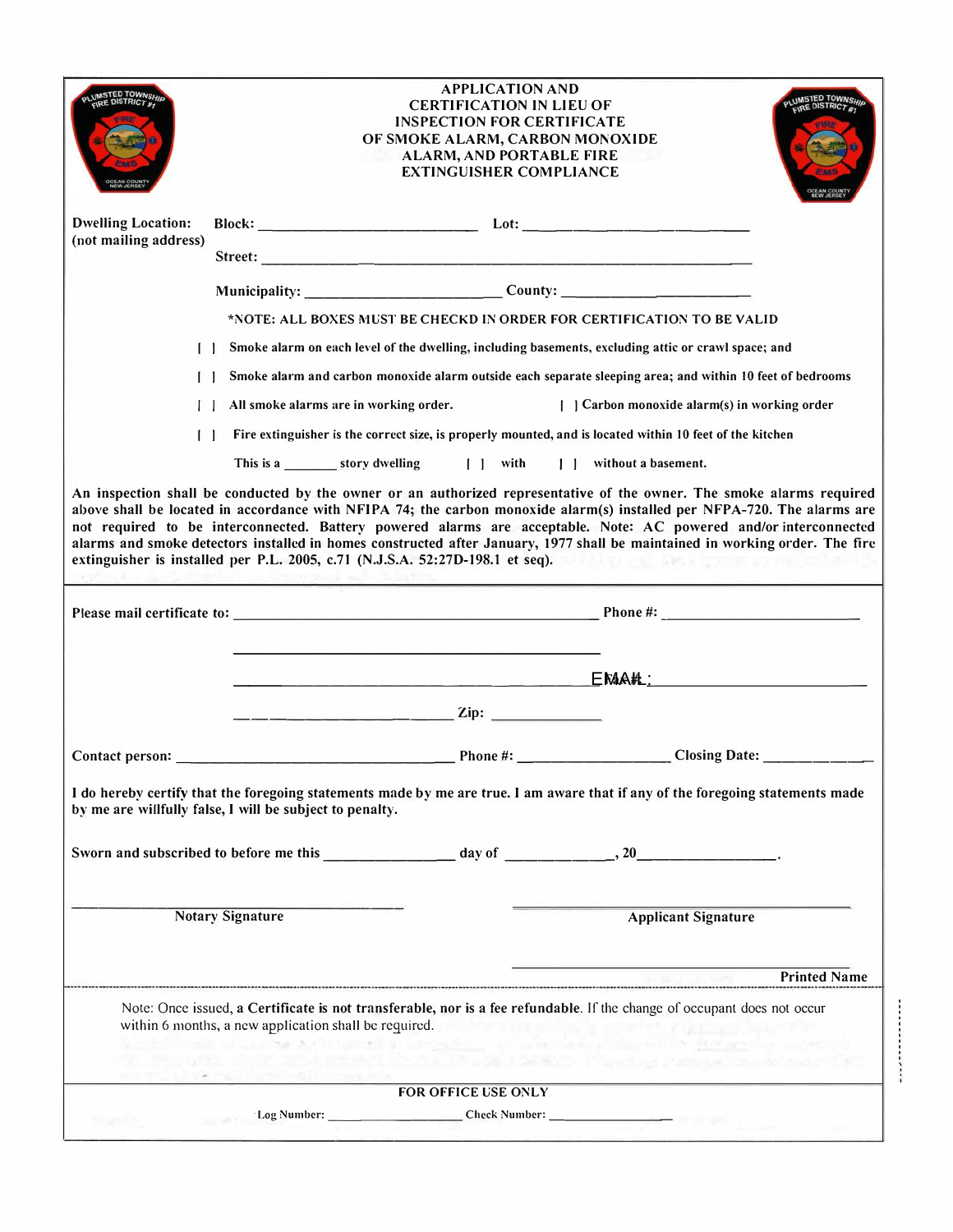## **WHERE TO LOCATE ALARMS:**

Alarms are to be located on every level of a residence, (basement, first floor, second floor) excluding crawl spaces and unfinished attics, and in every separate sleeping area, between sleeping areas and living areas such as the kitchen, garage, basement or utility room. In homes with only one sleeping area on one floor, an alarm is to be placed in the hallway outside each sleeping areas as shown in Figure 1. In single floor homes with two separate sleeping areas, two alarms are required, outside each sleeping areas as shown in Figure 2. In multi-level homes, alarms are to be located outside sleeping areas and at every finished level of the home as shown in Figure 3. Basement level alarms are to be located in close proximity to the bottom of basement stairwells as shown in Figure 4.

## **WHERE NOT TO LOCATE ALARMS:**

To avoid false alarms and/or improper operation, avoid installation of smoke alarms in the following areas:

- Kitchens-smoke form cooking may cause nuisance alarm.
- Bathrooms -excessive steam from a shower may cause a nuisance alarm.
- Near forced air ducts-used for heating or air conditioning-air movement may prevent smoke from reaching alarm.
- Near furnaces of any type-air and dust movement and normal combustion products may cause a nuisance alarm.
- The 4 inch "Dead Air" space where the ceiling meets the wall, as shown in Figure 5.
- The peak of an "A" frame type of ceiling-"Dead Air" at the top may prevent smoke form reaching alarm.

## FURTHER INFORMATION ON ALARM PLACEMENT:

For further information about alarm placement consult the National Protection Association's Standard No. 74-1984, titled "Household Fire Warning Equipment." This publication may be obtained by writing to the Publication Sales Department, National Fire Protection Association, Batterymarch Park, Quincy, MA. 02269.

CARBON MONOXIDE ALARMS are to be located in every separate sleeping area per NFPA 720 and manufacturer's recommendations.

## WHERE TO LOCATE FIRE EXTINGUISHER:

Within 10 feet of the kitchen and located in the exit or travel path; and is visible and in a readily accessible location. The top of the fire extinguisher is not more than 5 feet above the floor and is mounted using manufactures hanger or brackets. Minimum size of 2A:10B:C and weigh no more than 10 pounds, is accompanied with the owners manual or with the proper written instructions. The extinguisher is listed, labeled, charged and operable. The extinguisher must have been serviced and tagged by a contractor certified by the New Jersey Division of Fire Safety within the past 12 months or seller must provide a recent proof of purchasing receipt.

Email returned application to firemarshal 39@ gmail.com

Mail Check to: Plumsted Township Fire District #1 **PO Box 267** New Egypt, NJ 08533 Attn: Fire Marshal

Make check payable to Plumsted Township Fire District #1

Fee: \$90.00